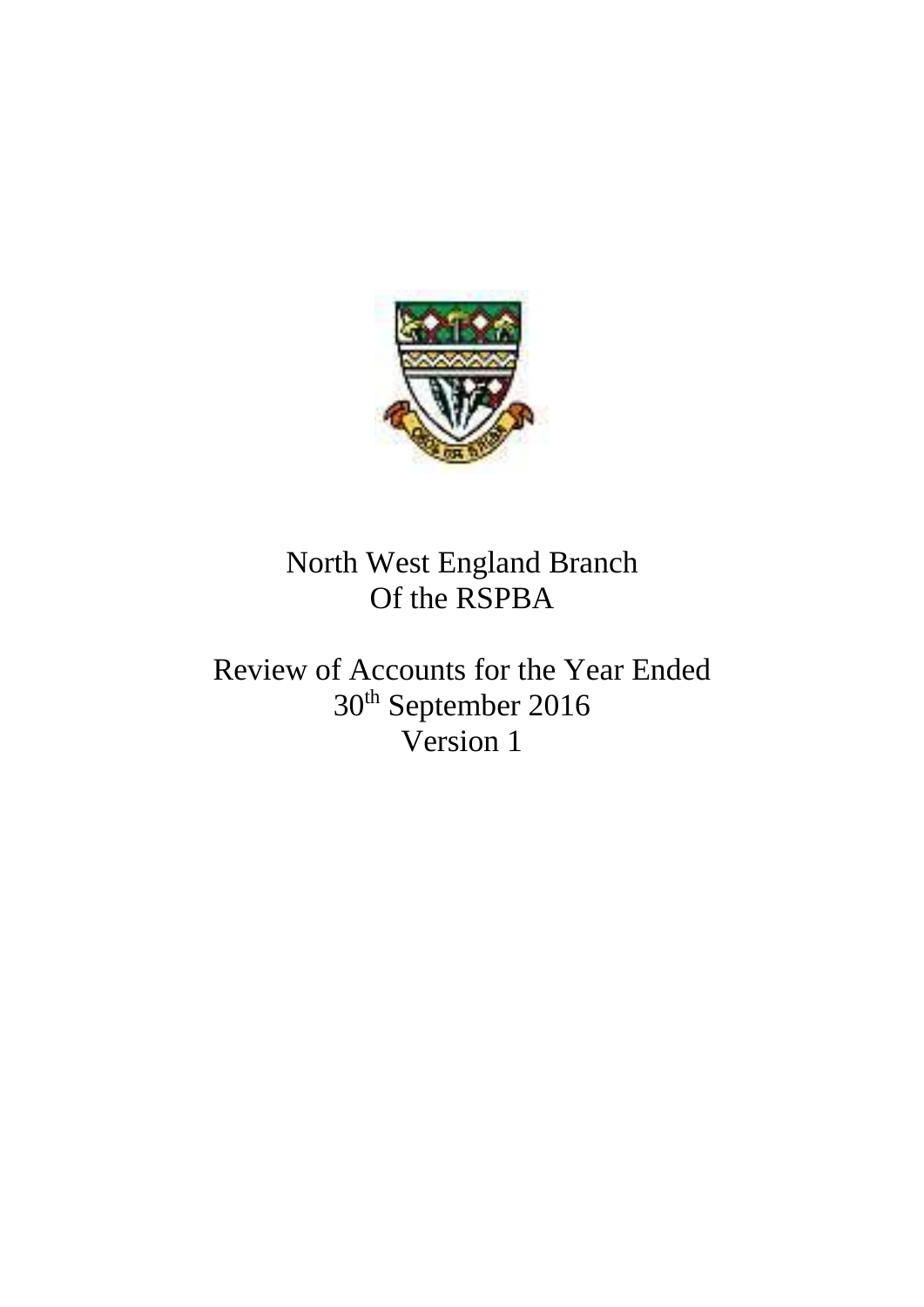## North West England Branch

## Balance Sheet – November 2016

## Assets Employed

|                                | 2015     |
|--------------------------------|----------|
|                                | £        |
| Current Assets                 |          |
| Bank Account                   | 1,975.42 |
| Cash in Hand                   | 475.34   |
|                                | 2,450.76 |
| Current Liabilities            |          |
|                                |          |
| Sundry Creditors               | 0.00     |
| Net Current Assets             | 2,450.76 |
|                                |          |
| Accumulated funds              |          |
| Balance Brought Forwards       | 2,352.25 |
| Surplus/(Deficit) for the year | 98.51    |
|                                | 2,450.76 |

In my opinion the Accounts give a true and fair view of the state of the branch affairs as at 30<sup>th</sup> September 2016 and of the balance for the period at the end.

This report has been prepared from the details provided to the membership by the branch Treasurer. The records kept are clear and reflect the activities of the branch fully.

P L Brown 25<sup>th</sup> October 2016